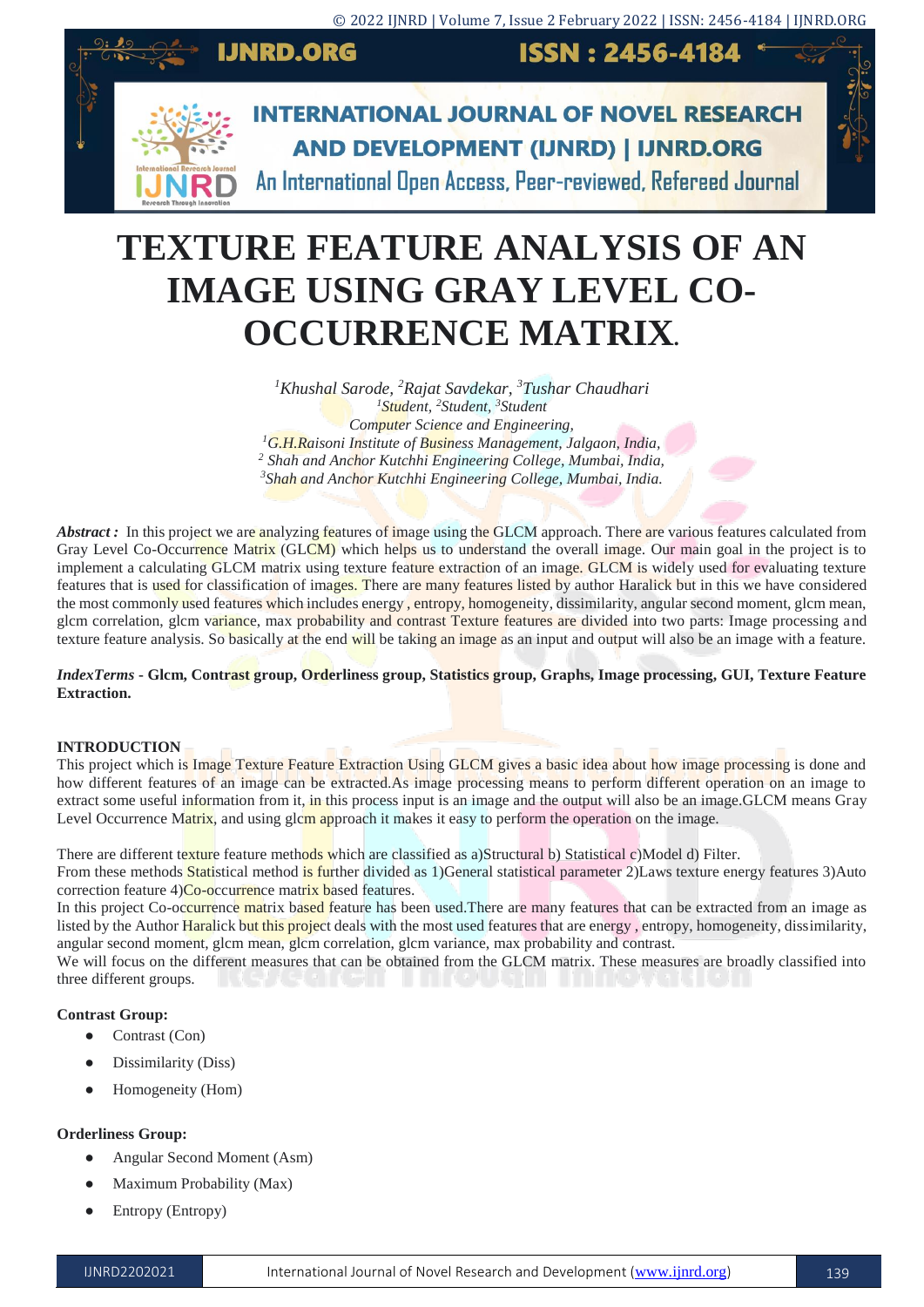## **Statistics Group:**

- **GLCM** Mean
- **GLCM** Variance
- GLCM Correlation

# **RELATED WORK**

" Texture features for image classification" by Robert Haralick in this paper Haralick features are derived from the Gray Level Cooccurrence Matrix (GLCM). This matrix records how many times two gray-level pixels adjacent to each other appear in an image. Then based on this matrix, Haralick proposes 13 values that can be extracted from the GLCM to quantify texture. An additional 14 values can be computed using GLCM.This paper gives detailed information about Texture Features. It also provides Information about the application of texture features for image classification. Additional investigation is needed to determine the size of the sub image region and the distance which should be used in computing the gray-tone dependence matrices.

# **PROBLEM STATEMENT**

Image plays an important and crucial role in today's age.The image processing field has progressed a lot in past few decades. Several year ago assessment of the quality of image was done subjectively using human observer based on their satisfaction.So to obtain a good quality of image algorithmically it becomes really easy.GLCM technique makes the process of calculating different texture features and it can also increase the quality of image by adding different required features in the image.

# **OBJECTIVE**

The objective of Image Texture Feature Extraction Using GLCM Approach is that it is a statistical method of extracting textural features from images. In this project we are going to calculate features by using the GLCM method. In it the number of times the certain pair of pixels with particular values appears in a matrix is calculated by GLCM functions for characterizing the texture of the image. This helps to identify the type of image easily, so it can be converted by the system for results. This process is very useful in different kinds of fields.

# **METHODOLOGY**

- CONTRAST: The term contrast means measuring the spatial frequency of an image and also the difference between the moment of glcm.
- HOMOGENEITY: It measures the homogeneity of an image which is considered to be very large for a smaller gray tone. Homogeneity is also commonly called the Inverse Difference Moment.
- ENERGY: Energy can also be called the Angular Second Moment. It measures the textural uniformity of an image.
- CORRELATION: Correlation measures the linear dependency of gray levels of neighboring pixels. Digital Image Correlation is an optical method that employs tracking & image registration techniques for accurate 2D and 3D measurements of changes in images.
- DISSIMILARITY: Dissimilarity is a measure of distance between pairs of objects (pixels) in the region of interest.
- ENTROPY: The entropy or average information of an image is a measure of the degree of randomness in the image.
- MAXIMUM PROBABILITY: It shows the emergence of the gray level value g, adjacent to gray level value g, more dominant in the image.
- ANGULAR SECOND MOMENT: Angular Second Moment (ASM) represents the uniformity of distribution of gray level in the image.
- VARIANCE: Variance is a measure of the dispersion of the values around the mean.

# **Contrast Group:**

# **Orderliness Group:**



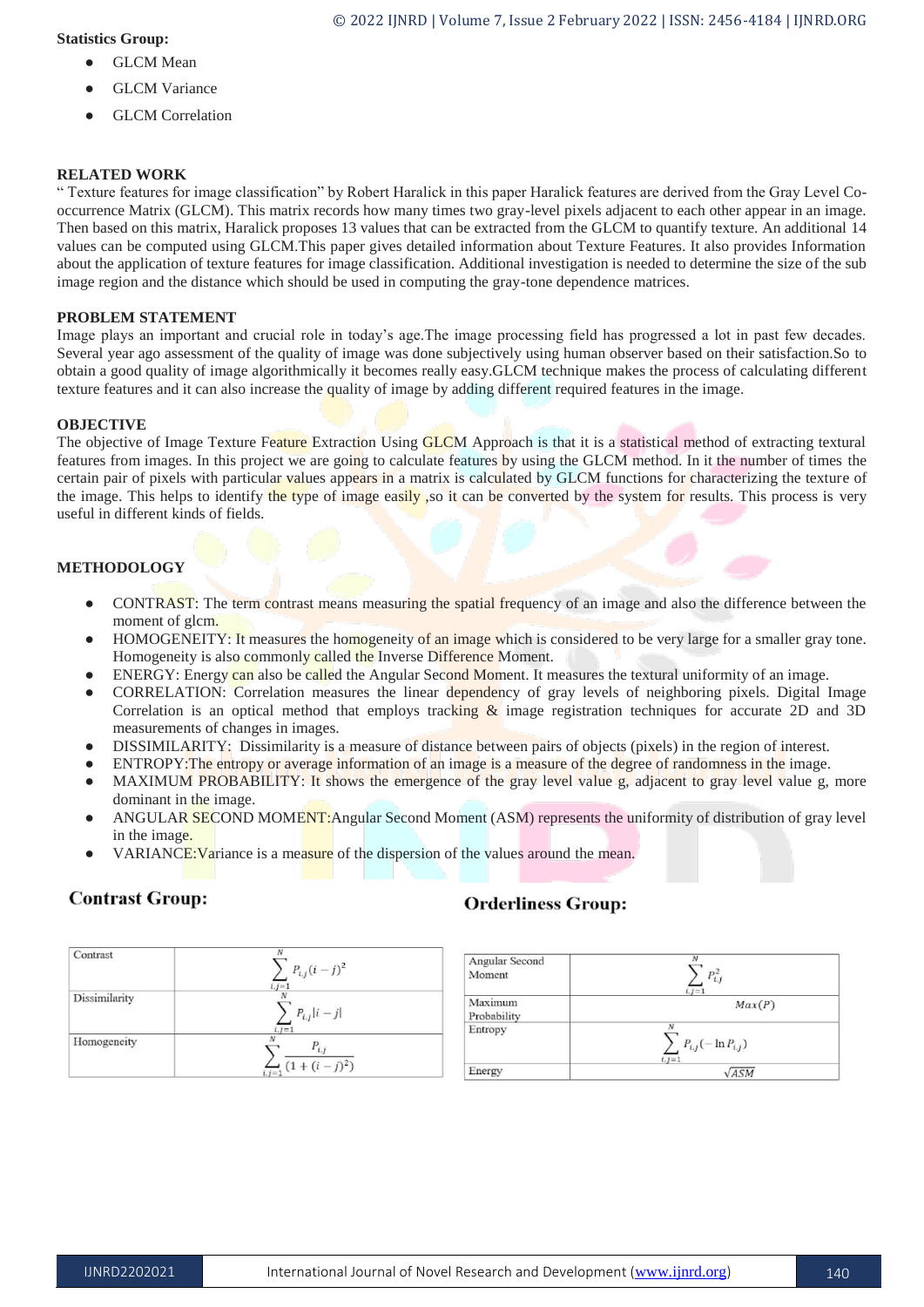| <b>GLCM</b> Mean        | $\mu_i = \sum_i i(P_{i,j})$<br>$\mu_j = \sum_{i,j=1}^{\infty} j(P_{i,j})$                             |
|-------------------------|-------------------------------------------------------------------------------------------------------|
|                         | $\mu = \frac{(\mu_i + \mu_j)}{2}$                                                                     |
| <b>GLCM</b> Variance    | $\sigma_i^2 = \sum_{i,j=1}^{\alpha} P_{i,j} (i-\mu_i)^2$                                              |
|                         | $\sigma_j^2 = \sum_{i,j=1}^N P_{i,j} (j - \mu_j)^2$                                                   |
|                         | $\sigma^2 = \frac{(\sigma_i^2 + \sigma_j^2)}{2}$                                                      |
| <b>GLCM</b> Correlation | $\sum_{i,j=1}^{N} P_{i,j} \left  \frac{(i - \mu_i)(j - \mu_j)}{\sqrt{\sigma_i^2 \sigma_j^2}} \right $ |

The GLCM matrix contains the number of occurrences of two gray levels and let's perform normalization to measure the probability of occurrence of these two pixels. Using this matrix we have derived all the above given values which are used to describe the texture of the image. Different values refer to different textures of the image and thus have been derived using the GLCM matrix. We need the normalized form of the GLCM to be used in these formulas of the different texture values.

#### $GProb = glem. /sum( glem.$  (:) );

**Statistics Group:** 



## **IMPLEMENTATION**

#### ● **Main app**

The gui has an insert image button to pass the image as data to calculate glcm matrix, user can insert image in tif, jpeg, jpg, png format. Calculated values of function will be displayed in the edit field of gui. The user can calculate on the preferred image of choice.

#### ● **Show Graph**

The values Calculated in the main app will be passed to gui to gui and by clicking the graph button it will be showing the graph of the respective group as discussed above.

Step 1 - Taking image as a input by the function imread() and showing it on output by function imread()

step 2- Glcm is calculated using formulas.

Step 3 - Now the glcm is converted to normalized glcm which is required for our calculation. First, we add the transpose of glcm to its own matrix and then divide each element of the new matrix (formed by adding glcm and its transpose) by the sum of elements in it. This gives us normalized glcm sum of element of matrix is calculated by function sum (sum ())

Step 4 -Now after getting a normalized glam matrix we use it for texture feature Calculation of Texture features energy , entropy, homogeneity, dissimilarity, angular second moment, glcm mean, glcm correlation, glcm variance, max probability and contrast is done by implementing the formula list given above in our program. We also show these values on a graph to give a visual representation of the output.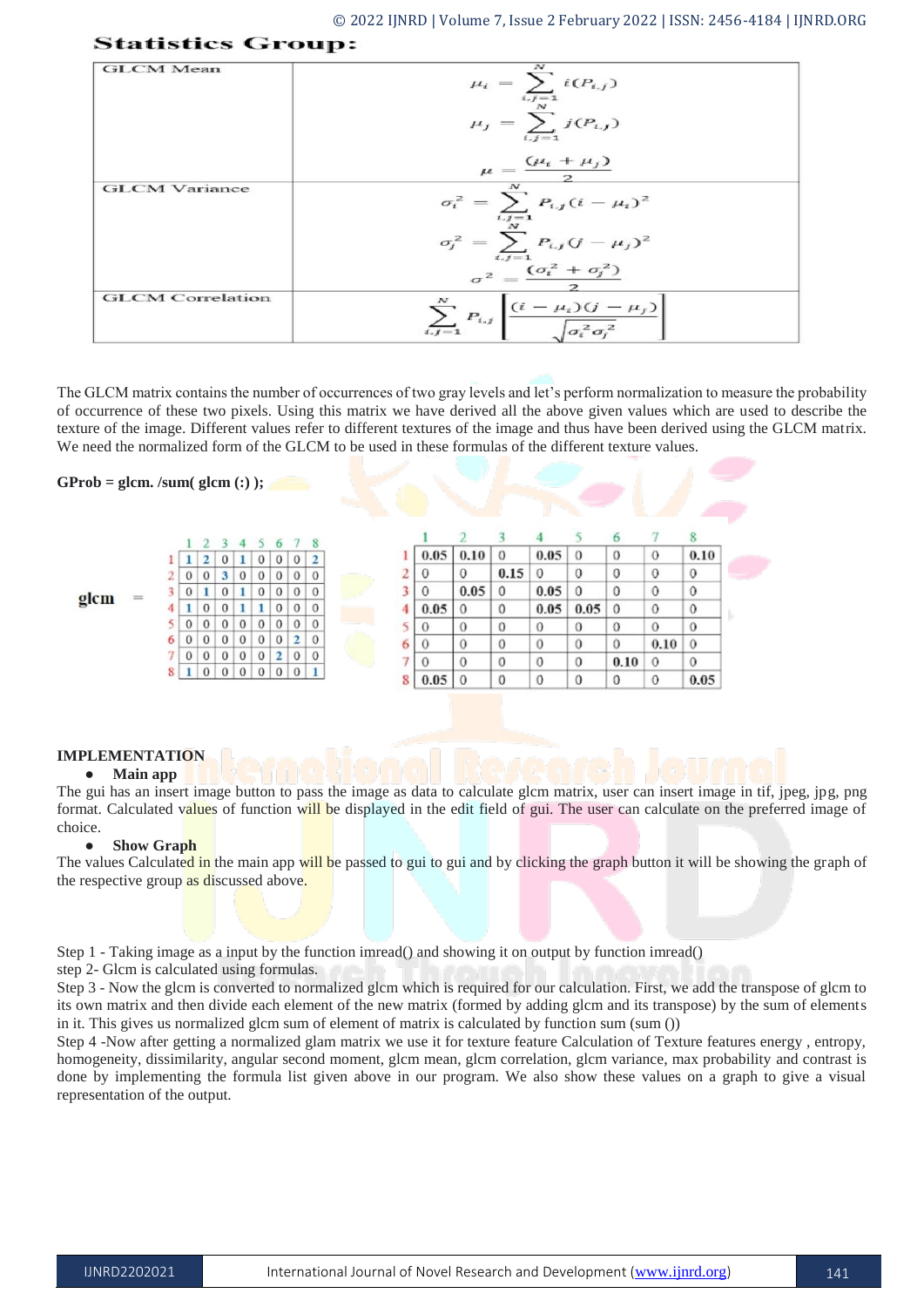#### © 2022 IJNRD | Volume 7, Issue 2 February 2022 | ISSN: 2456-4184 | IJNRD.ORG



The user after opening the program is shown the GUI in which there is a button which lets you select any image of format jpg,tif, png. After the user selects the required image the program then calculates the texture values and shows the result in both the text as well as graph format for ease of understanding. Then the user can take another image and get the values for that image.



#### **RESULTS AND DISCUSSION GUI (initial)**